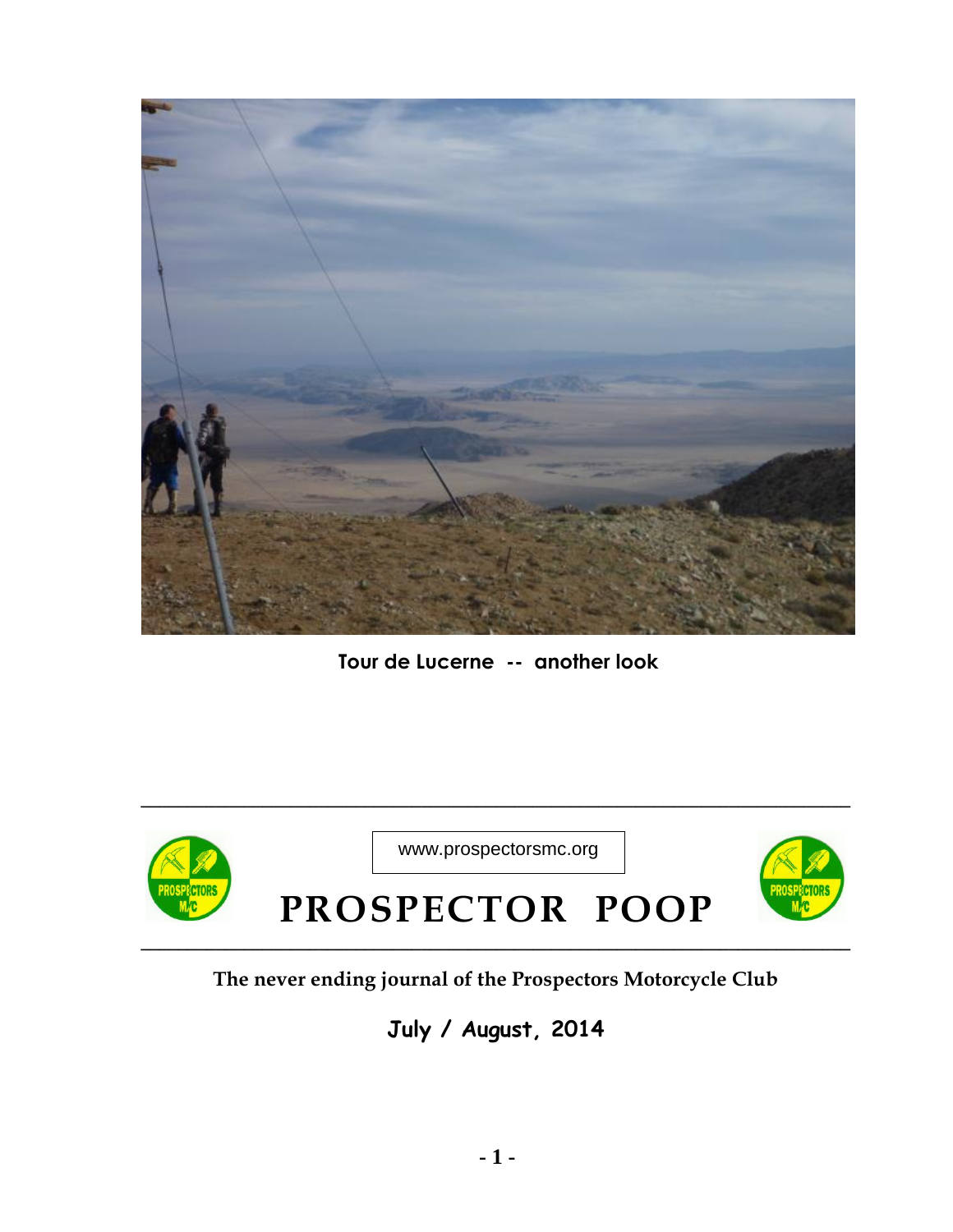**MOTOCROSS: Quail Canyon! Sunday, July 20th!** 

**As you know, we are hosting Round 5 of the motocross series on July 20th at Quail Canyon, Gorman (same place as our GP). Please be in attendance to help us host this event - we will need caution flaggers and also a few people who can write quickly and accurately for the Lap Sheet Scoring Crew. Also be sure to read the enclosed letter from President Steve.** 

**Practice! If you want to ride the motocross track Saturday all you have to do is pay \$5 to the State Parks ranger at the gate on your way in - this is a deal compared to other motocross tracks that typically charge \$25. Racing on Sunday - this is motocross and anybody can race, all you need is an AMA card (usually available for purchase or renewal at sign-up). 1-800-AMA-JOIN** 

**Club Bar-B-Q Saturday evening! Mexican style, bring a side dish, salsa, chips, etc., if you would like to contribute. Club Bike Stands will be available for purchase, price to members is \$20, retail price is \$120, and President Steve has declared that this is "A Sweet Deal!!!"** 

**CLUB MEETINGS: Our next three meetings will be Tuesday evening, July 1, August 5, and September 9, at Kurt's Clubhouse, 4100 Stevely Avenue, Lakewood CA 90713. Note that the September meeting will be one full week after Labor Day weekend. Next club newsletter will be mailed September 3 and will include basic info about our GP, which will be held November 1 and 2 this year.** 

**VCMC QUALI-FIRE: The Ventura County MC Quali-Fire Enduro was held at The Ranch on May 18th and this was the first time in decades that the event was not held in the Hungry Valley area. Results in order of overall finish >**

**Rider Class Finish**

| <b>Jeremy Doerksen</b> | $7^{th}$ 250 A            |
|------------------------|---------------------------|
| <b>Hana Hintz</b>      | 1 <sup>st</sup> Woman C   |
| <b>Stacey Rauen</b>    | 1 <sup>st</sup> Women B   |
| <b>Steve Rauen</b>     | 5 <sup>th</sup> Masters A |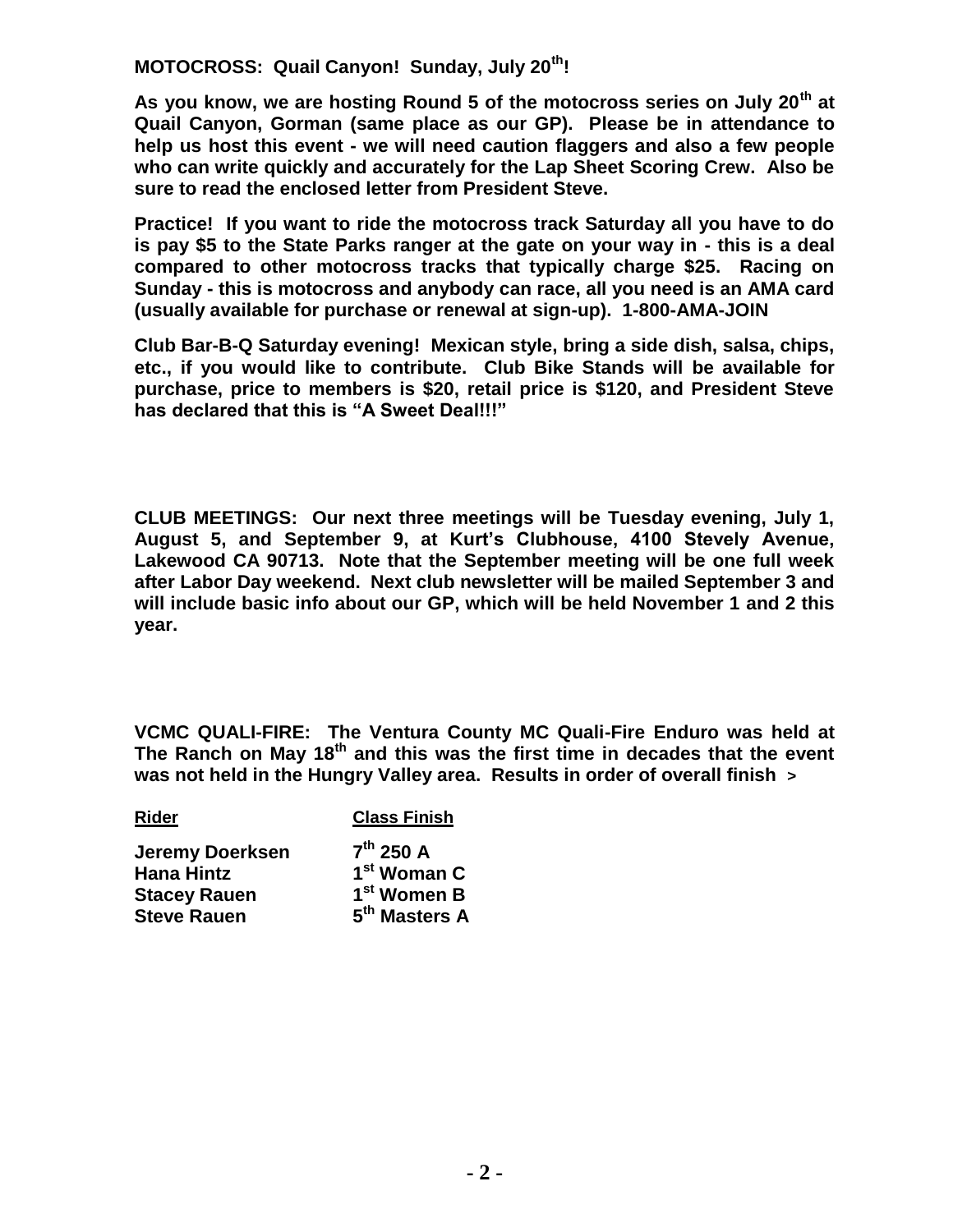





**Mike Hastings sent us some photos from the Kurt & Rich Caselli Memorial Dedication that was part of our Easter Field Meet this year and these are three of those photos. The top two were taken as the crowd was starting to assemble and the dedication was very well attended. If you look closely at the bottom photo you can see the Prospector just above the name Caselli. This is more easily seen on a computer monitor looking at the jpeg image, and (as always) if there are any images in any of our newsletters that you would like to have sent to you all you have to do is send a request to the email address at the end of this newsletter.**